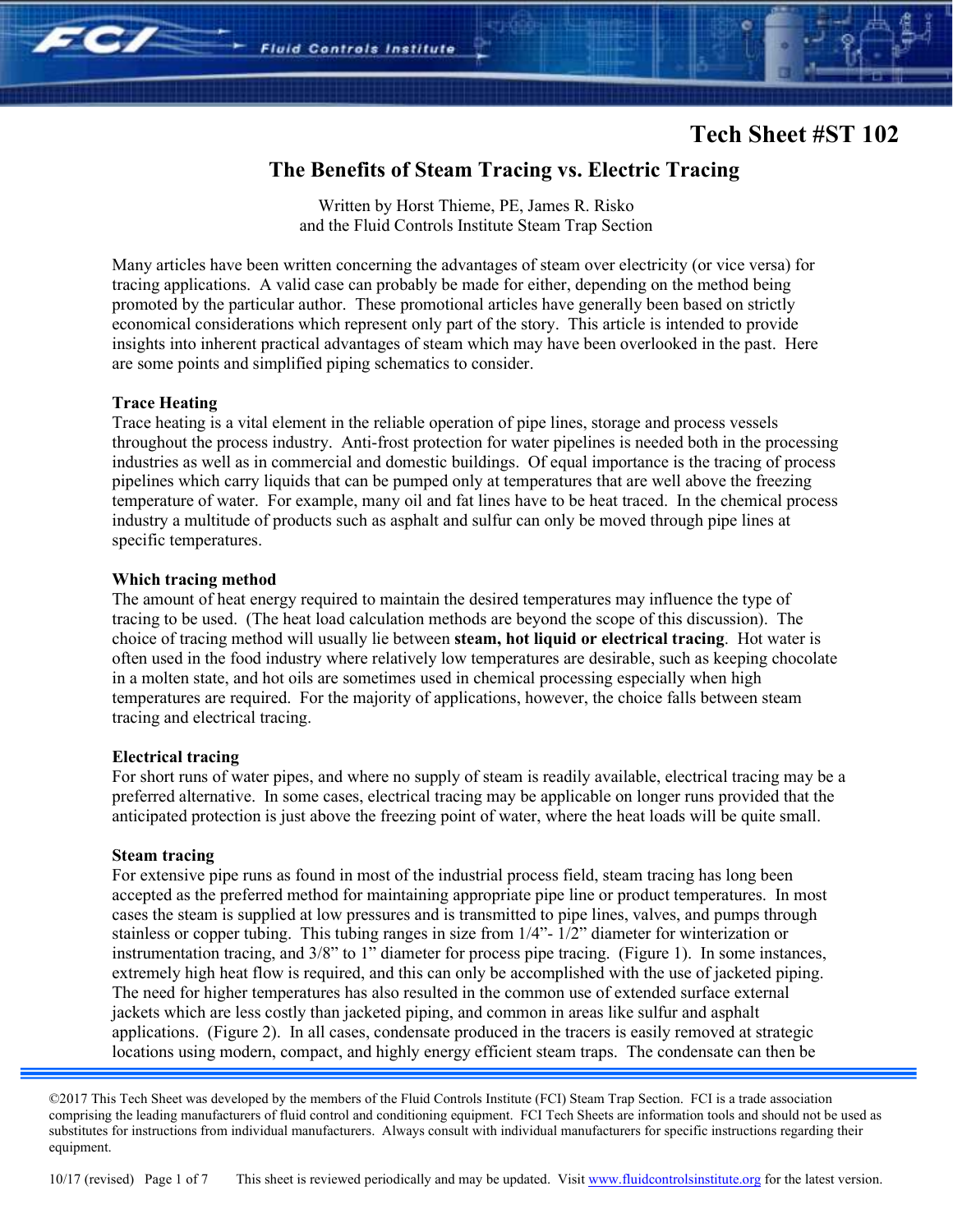returned to the boiler to achieve even further savings in energy, water, and water treatment. Most refining and chemical plants have an abundance of lower pressure steam available which is typically adequate for most tracing temperature requirements, and is often vented to atmosphere. This is another area where electric tracing power consumption is more costly to the user.

#### **Temperature Control**

**507** 

Tracing applications require some form of temperature control. Due to the pressure/temperature relationship of saturated steam, temperature control is easily achieved through steam traps, pressure regulators, and temperature regulators. Subcooling thermostatic traps are generally used in non-critical, low temperature applications as an inexpensive means of rudimentary temperature control of the discharged condensate (Figure 3). Pressure or temperature regulators are used in applications which have more critical implications (typically high temperature) and where close temperature control is essential.

Temperature regulators are really pressure regulating valves that control temperature by modulating steam pressure. Simple temperature control can easily be achieved with self-contained pressure regulators (Figure 4), or where product temperature control is needed, with adjustable temperature regulators (Figure 5). These temperature regulators consist of a thermal bulb which operates a control valve or regulator, and they **require no external power** source. This provides control combined with excellent reliability and safety. For winterization, simple ambient temperature sensing valves can also be used to turn the steam on and off automatically (Figure 6).

With electric heating, temperature control is somewhat more difficult to obtain. For non-critical applications, constant-resistance type tracers, in conjunction with locally mounted on-off type thermostats are commonly employed, which can provide cyclic control with temperature fluctuations. If the application requires more precise regulation, it can only be achieved through modulating control, which requires more sophisticated methods such as "Pulse Width Modulation" to regulate the power output.

One of the more difficult applications that may require such precise control is electric heat tracing of instrument enclosures. Simple steam tube tracing supply to a subcooling thermostatic trap will often meet the enclosure needs for freeze protection in the most effective and reliable manner (Figure 7). However, if close fluid temperature control is needed, this can be accomplished using a self-contained temperature regulator on the steam feed line, coupled with an enclosure heater/sensor.

#### **Explosion Proofing**

Many facilities, especially refineries and chemical plants, operate under flammable or explosive atmospheric conditions. Under these circumstances, all equipment must meet strict explosion proof requirements so that the devices cannot cause a fire or an explosion. The degree of explosion proof requirement is broken down into classes and groups that depend on the location and type of explosive or flammable medium present. With the advent of low power solid state electronic devices, **intrinsic safety**  may be an important issue concerning an installation. According to the Instrument Society of America (ISA), intrinsically safe equipment is defined as "equipment and wiring which is incapable of releasing sufficient electrical or thermal energy under normal or abnormal conditions to cause ignition of a specific hazardous atmospheric mixture in its most easily ignited concentration." (ANSI/ISA-RP12.6). It stands to reason that intrinsically safe circuits (devices) are most desirable. This requires extensive special considerations such as explosion proof junction boxes, armored wiring, or other current-limiting

<sup>©2017</sup> This Tech Sheet was developed by the members of the Fluid Controls Institute (FCI) Steam Trap Section. FCI is a trade association comprising the leading manufacturers of fluid control and conditioning equipment. FCI Tech Sheets are information tools and should not be used as substitutes for instructions from individual manufacturers. Always consult with individual manufacturers for specific instructions regarding their equipment.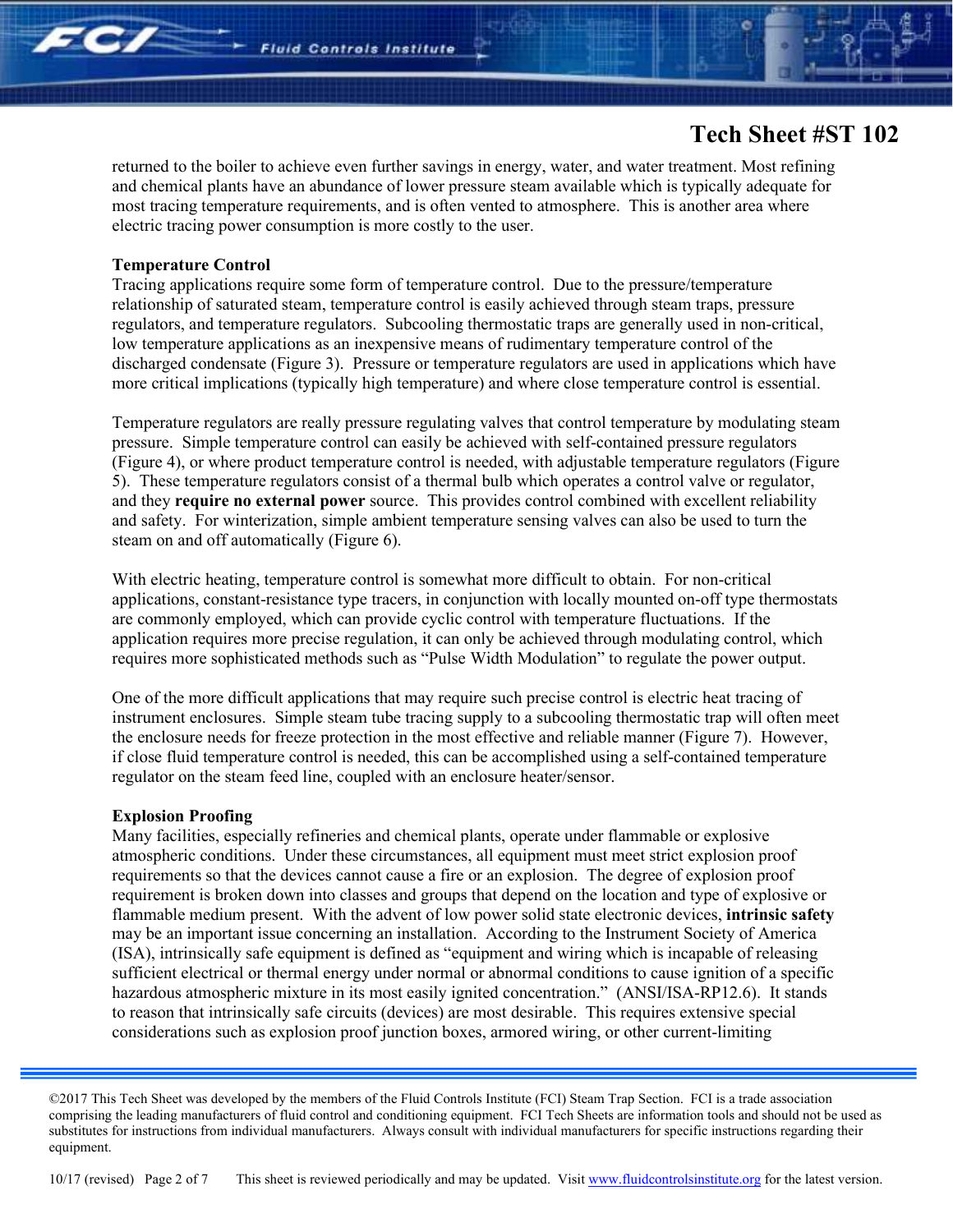

components, etc. to protect the circuit from external damage. **This could represent a costly installation requirement that further enhances the practicality and economy of using steam.** 

Now consider steam for the same heating application. By comparing it to the ISA definition of intrinsic safety, **steam is intrinsically safe!** This fact alone should in many cases be the deciding factor for choosing steam tracing over electrical tracing.

#### **Making the Choice**

**507** 

The foregoing discussion points out just some specific advantages of steam tracing systems versus electrical tracing systems. The final choice rests with the user or system designer. It is hoped that the final user will make an independent analysis of the application's requirements and select the tracing method with characteristics most suitable to provide safe and reliable trace heating.

Mr. Thieme\* and Mr. Risko participate as members of the Fluid Controls Institute (FCI) Steam Trap Section. The Fluid Controls Institute is a non-profit trade association dedicated to the technical advancement and increased understanding of the fluid control, handling, and measurement equipment. The FCI traces its origins to 1921 and has been known as the Fluid Controls Institute since 1955.

FCI standards and publications are designed to aid in the proper selection, application, and operation of fluid control, handling, and measurement equipment.

While the recommendations for trace heating contained herein are technically sound, it is not intended that they be considered the only method for trace heating. These recommendations should not be interpreted as superior to or a standard that would necessarily be preferred in lieu of an engineer's design for a particular system.

These recommendations for trace heating originate from the collective experience of leading personnel in the fluid control industry, but must, due to the nature of the responsibilities involved, be presented only as a guide for the use of a qualified designer or engineer. Thus, the Fluid Controls Institute, Inc. expressly disclaims any responsibility for damages arising from the use, application or reliance on the recommendations and information contained herein by designers or by engineers.

\*Published posthumously

To view the current list of FCI members, visit the FCI website: www.fluidcontrolsinstitute.org.

10/17 (revised) Page 3 of 7 This sheet is reviewed periodically and may be updated. Visit www.fluidcontrolsinstitute.org for the latest version.

<sup>©2017</sup> This Tech Sheet was developed by the members of the Fluid Controls Institute (FCI) Steam Trap Section. FCI is a trade association comprising the leading manufacturers of fluid control and conditioning equipment. FCI Tech Sheets are information tools and should not be used as substitutes for instructions from individual manufacturers. Always consult with individual manufacturers for specific instructions regarding their equipment.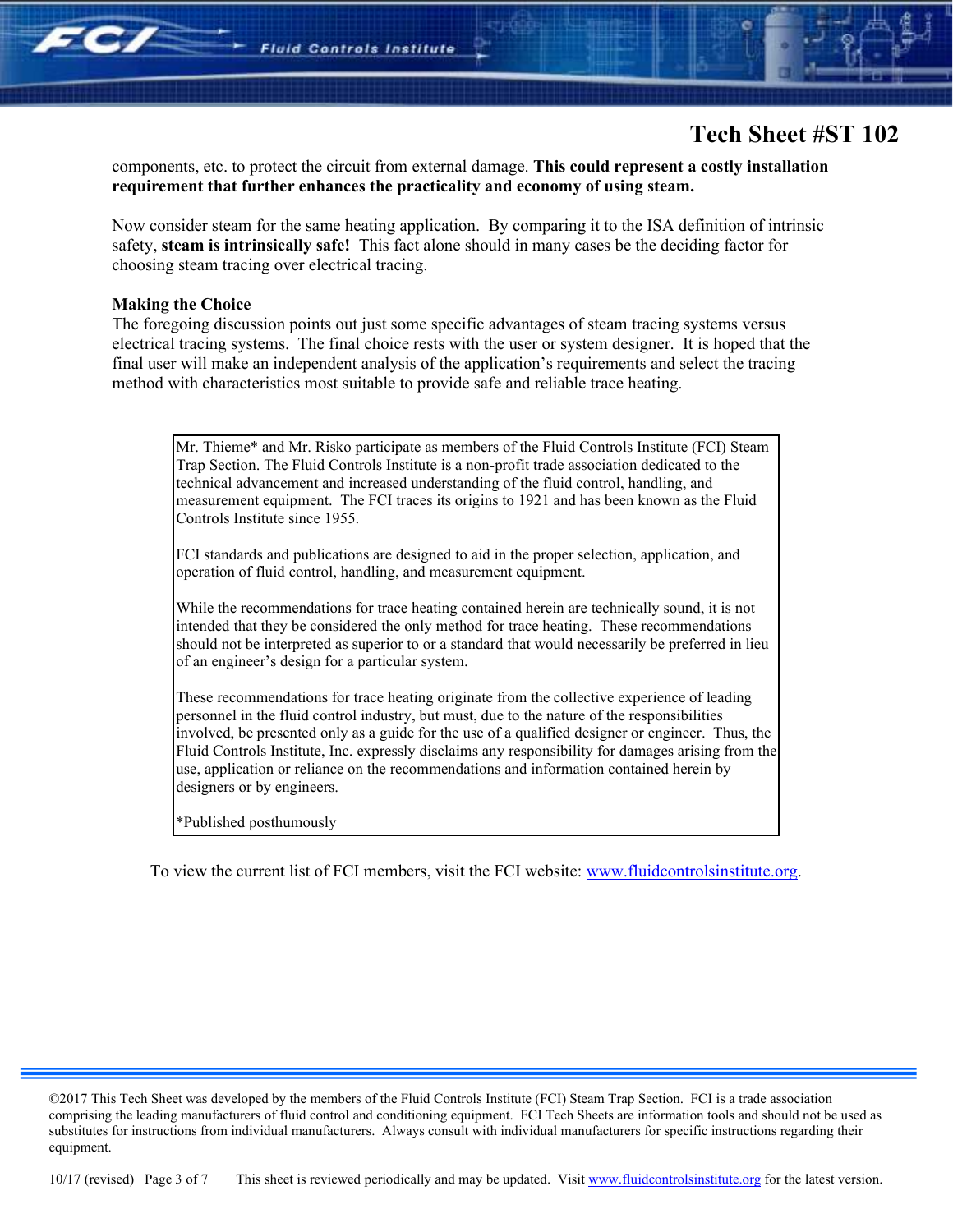

### **Figures**





©2017 This Tech Sheet was developed by the members of the Fluid Controls Institute (FCI) Steam Trap Section. FCI is a trade association comprising the leading manufacturers of fluid control and conditioning equipment. FCI Tech Sheets are information tools and should not be used as substitutes for instructions from individual manufacturers. Always consult with individual manufacturers for specific instructions regarding their equipment.

10/17 (revised) Page 4 of 7 This sheet is reviewed periodically and may be updated. Visit www.fluidcontrolsinstitute.org for the latest version.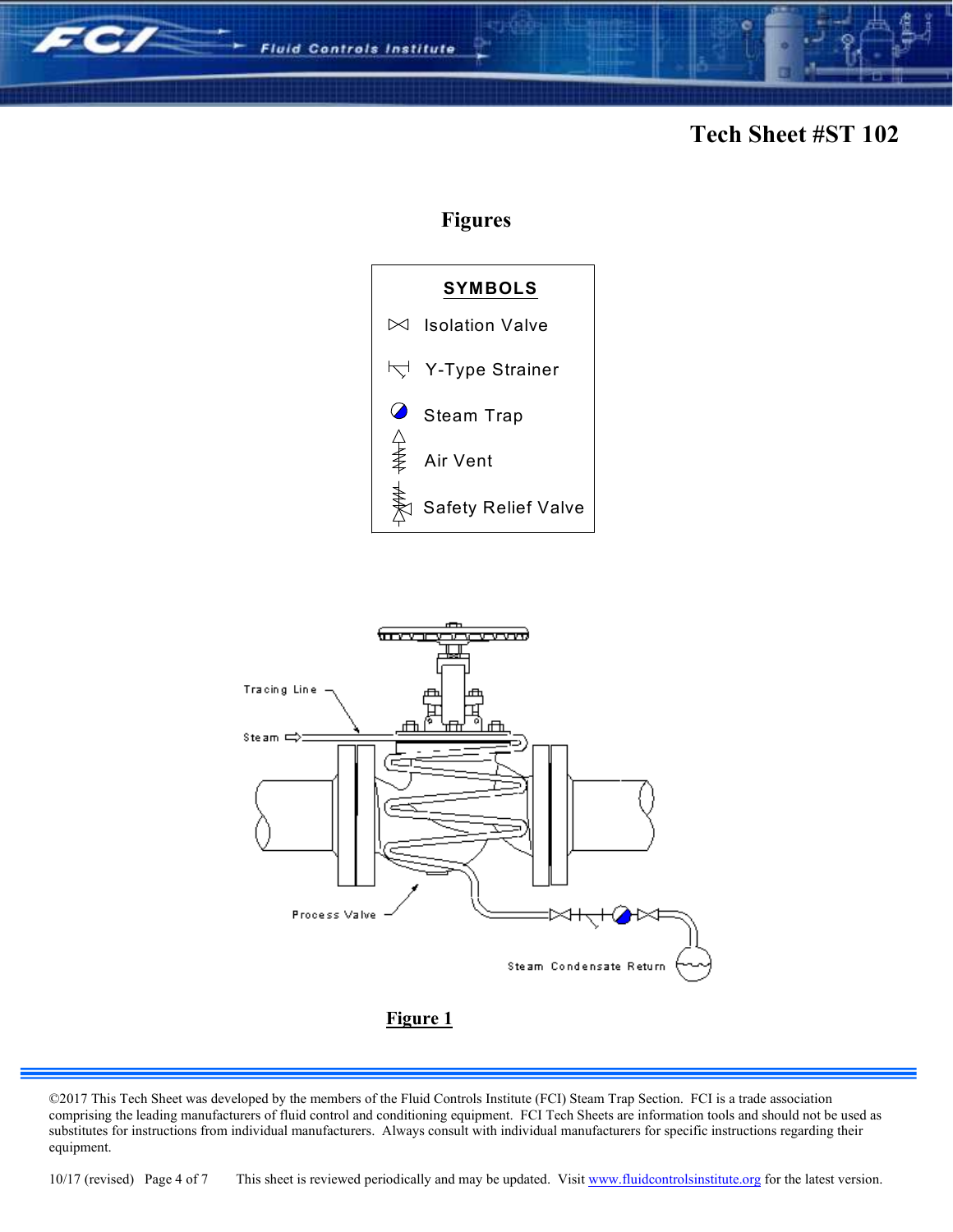$\mathbb T$ 

**Tech Sheet #ST 102** 







10/17 (revised) Page 5 of 7 This sheet is reviewed periodically and may be updated. Visit www.fluidcontrolsinstitute.org for the latest version.

<sup>©2017</sup> This Tech Sheet was developed by the members of the Fluid Controls Institute (FCI) Steam Trap Section. FCI is a trade association comprising the leading manufacturers of fluid control and conditioning equipment. FCI Tech Sheets are information tools and should not be used as substitutes for instructions from individual manufacturers. Always consult with individual manufacturers for specific instructions regarding their equipment.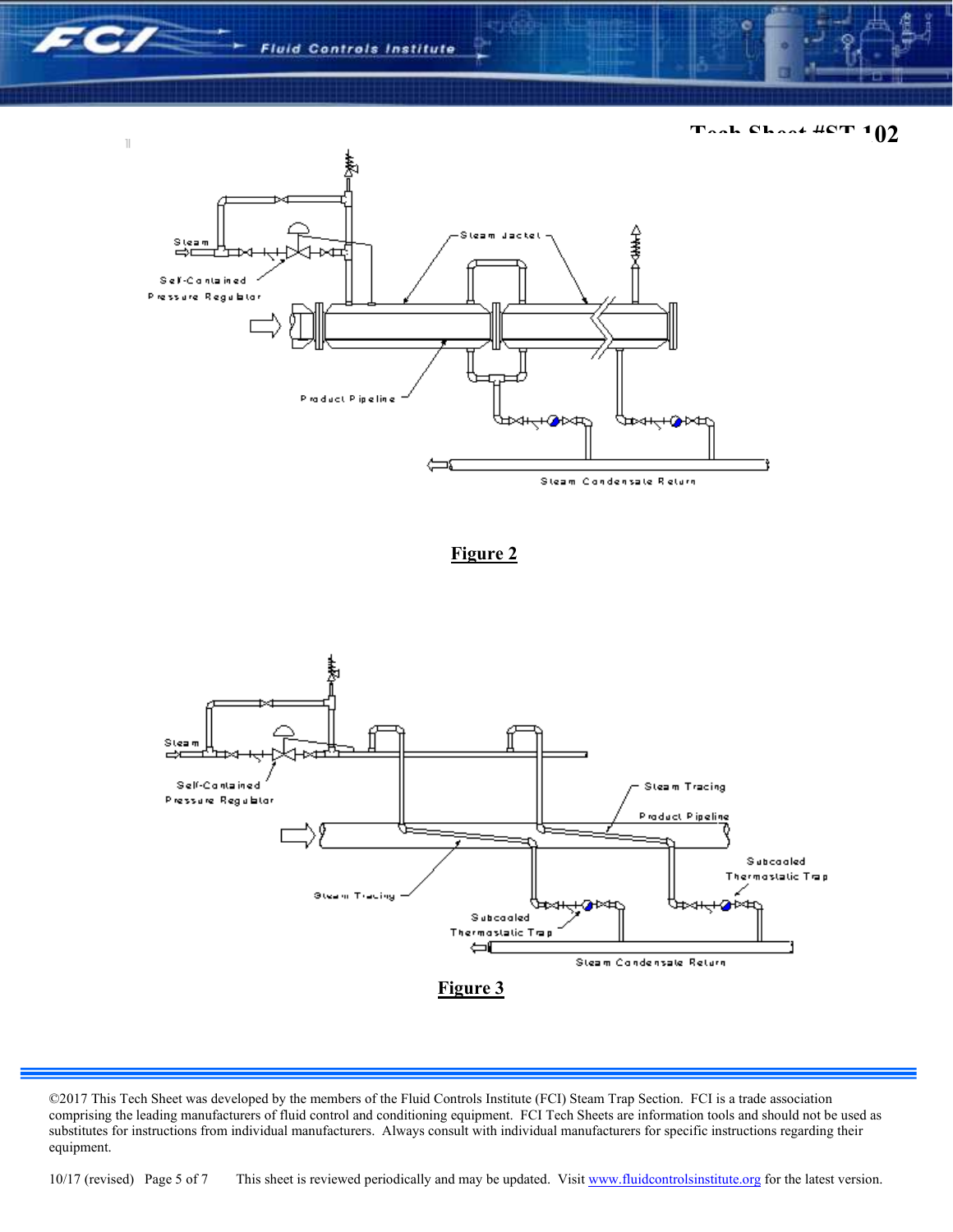







### **Figure 5**

10/17 (revised) Page 6 of 7 This sheet is reviewed periodically and may be updated. Visit www.fluidcontrolsinstitute.org for the latest version.

<sup>©2017</sup> This Tech Sheet was developed by the members of the Fluid Controls Institute (FCI) Steam Trap Section. FCI is a trade association comprising the leading manufacturers of fluid control and conditioning equipment. FCI Tech Sheets are information tools and should not be used as substitutes for instructions from individual manufacturers. Always consult with individual manufacturers for specific instructions regarding their equipment.